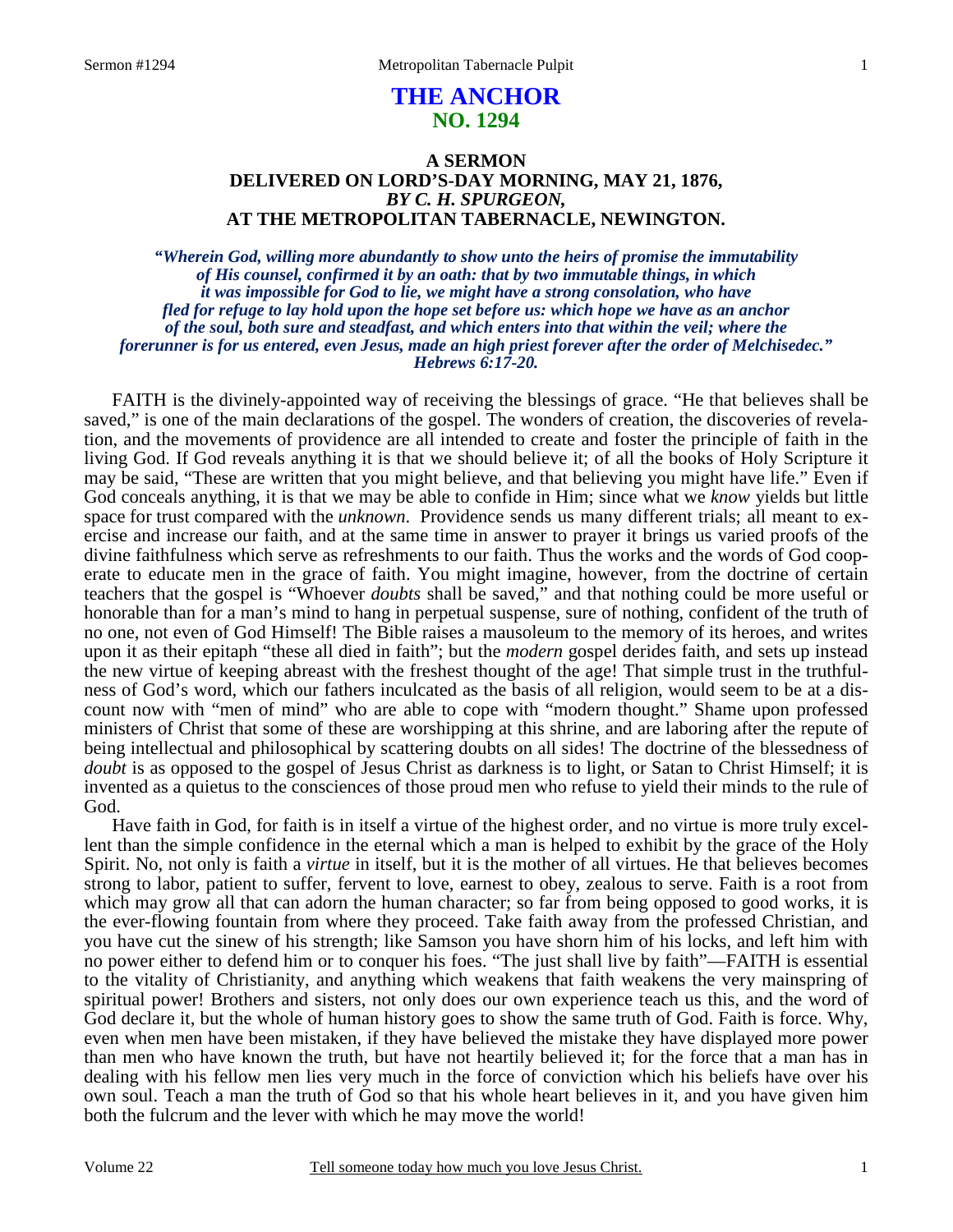To this very moment the whole earth is tremulous like a mass of jelly beneath the tread of Luther, and why? Because he was strong in faith! Luther was a believer in the word of God, and the schoolmen with whom he had to contend were mere disputers; the priests, and cardinals, and popes with whom Luther came into contact were mere traders in dead traditions, therefore he smote them hip and thigh, with great slaughter. His whole manhood believed in what he had learned of God—and as an iron rod among potters' vessels, so was he among the pretenders of his age! What has been true in history all along is most certainly true now; it is by believing that we become strong—that is clear enough. Whatever supposed excellences there may be in the much vaunted receptive condition of the mind, the equilibrium of a cultured intellect, and the unsettled judgment of "honest" disbelief, I am unable to discern them, and I see no reference to them in Scripture. Holy Writ neither offers commendations of unbelief nor presents motives nor reasons for its cultivation. Experience does not prove it to be strength in life's battle, or wisdom for life's labyrinth. It is near akin to credulity, and unlike true faith, it is prone to be led by the nose by any falsehood. Unbelief yields no consolation for the present, and its outlook for the future is by no means comforting. We discover no intimation of a sublime cloud-land, where men of self appreciating brain power will eternally puzzle themselves and others; we hear no prophecy of a celestial hall of science were skeptics may weave fresh sophistries, and forge new objections to the revelation of God. *There is a place for the unbelieving, but it is not heaven!*

 Coming to our text, whose tone is far removed from all uncertainty, we see clearly that the Lord does not desire us to be in an unsettled condition, but would put an end to all uncertainty and questioning. As among men a fact is established when an honest man has sworn to it, so "God willing more abundantly to show unto the heirs of promise the immutability of His counsel, confirmed it by an oath." Condescending to the weakness of human faith, He Himself swears to what He declares, and thus gives us a gospel *doubly* certified by the promise and oath of the everlasting God! Surely angels must have wondered when God lifted His hand to heaven to swear to what He had promised, and must have concluded that from then on there would be an end of all strife because of the confirmation which the Lord thus gave to His covenant.

 In working out our text, I must direct you to its most conspicuous metaphor. This world is like a sea—restless, unstable, dangerous, and never at one stay. Human affairs may be compared to waves driven with the wind and tossed. As for ourselves, we are the ships which go upon the sea, and are subject to its changes and motions; we are apt to be drifted by currents, driven by winds, and tossed with tempests. We have not yet come to the true *terra firma,* the rest which remains for the people of God. God would not have us carried about with every wind, and therefore He has been pleased to fashion for us an anchor of hope most sure and steadfast, so that we may outride the storm. I shall not attempt to preach from the whole of the great text before us, for it would require at least seven years, and a Dr. John Owen, or a Joseph Caryl to bring forth a tenth of its meaning! I am simply going to work out the one set of the truths of God suggested by the image of an anchor, and may God grant that all of us this morning who know the meaning of that anchor may feel it holding us fast by its grip within the veil! And may others who have never possessed that anchor before be enabled to cast it overboard this morning, for the first time, and feel throughout all the rest of their lives the strong consolation which such a holdfast is sure to bestow upon the believing heart!

**I.** First, let me call your attention to THE DESIGN OF THE ANCHOR of which our text speaks.

 The design of an anchor, of course, is to hold a vessel firmly to one place when winds and currents would otherwise remove it. God has given us certain truths which are intended to hold our minds fast to truths of God, holiness, and His perseverance—in a word, to hold us to Him. But why hold the vessel? The first answer which would suggest itself would be *to keep it from being wrecked.* The ship may not need an anchor in calm waters, when upon a broad ocean a little drifting may not be a very serious matter, but there are conditions of weather in which an anchor becomes altogether essential. When a gale is rushing towards the shore, blowing great guns and the vessel cannot hold her course, and must surely be driven upon an iron-bound coast, and then an anchor is worth its weight in gold! If the good ship cannot be anchored there will be nothing left of her in a very short time except for here and there a spar; the gallant vessel will go to pieces, and every mariner drowned; now is the time to let down the anchor, the best bower anchor if you will, and let the good ship defy the wind. Our God does not intend His people to be shipwrecked—shipwrecked and lost forever; however, they would be if they were not held fast in the hour of temptation. Brothers and sisters, if every wind of doctrine whirled you about at its will, you would soon be drifted far away from the truth as it is in Jesus—and concerning it you would make ship-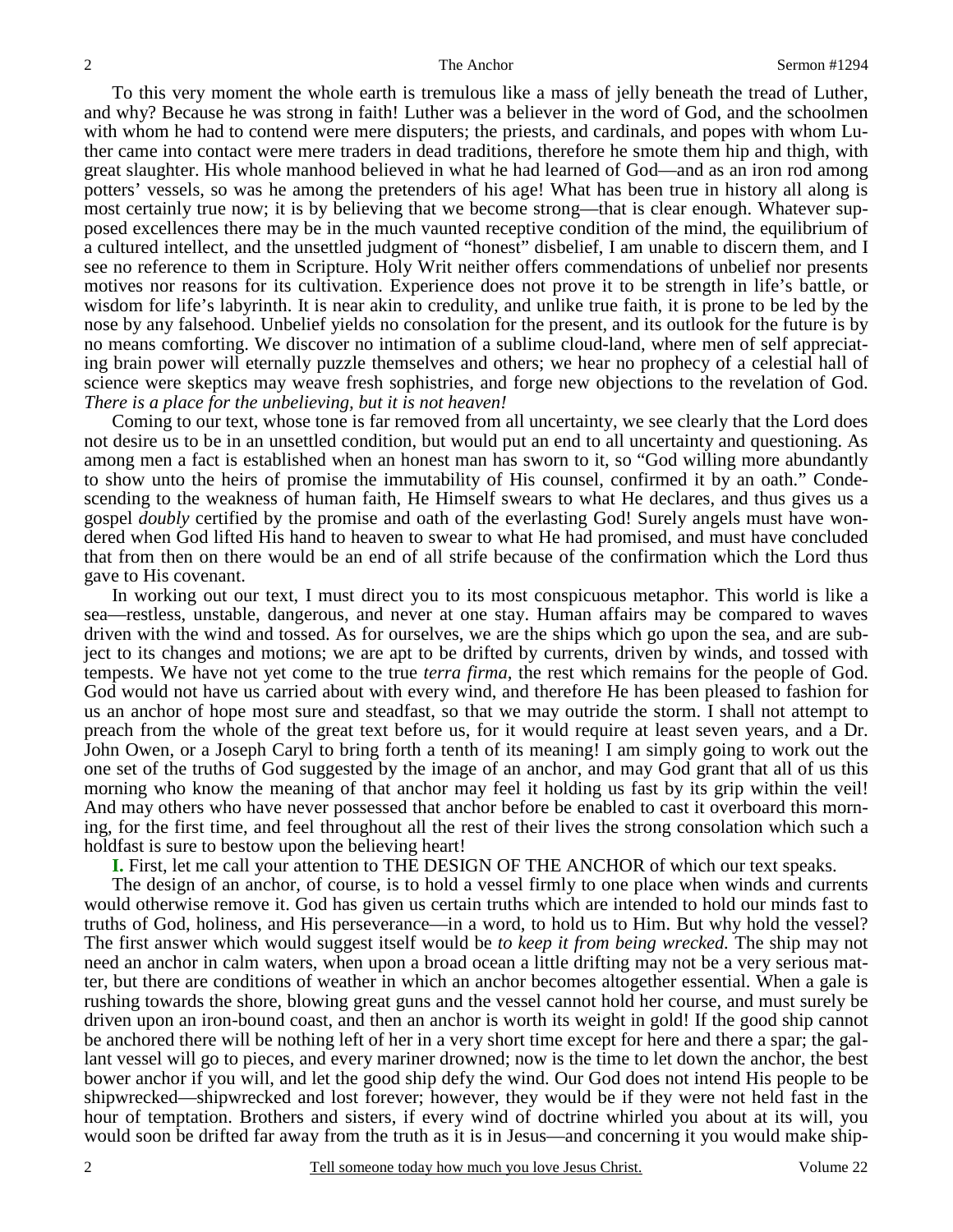wreck; but you cost your Lord too dear for Him to lose you; He bought you at too great a price, and sets too great a store by you for Him to see you broken to pieces on the rocks; therefore He has provided for you a glorious holdfast, that when Satan's temptations, your own corruptions, and the trials of the world assail you, *hope* may be the anchor of your soul both sure and steadfast. How much we need it! For we see others fall into the error of the wicked, overcome by the deceivableness of unrighteousness, and left forever as castaways. "Having no hope and without God in the world." If you have done business on the great waters for any length of time, you must be well aware that were it not for everlasting truths of God which hold you fast, your soul had long since been hurried into everlasting darkness, and the proud waters had long before this have gone over your soul. When the mighty waves have lifted themselves up your poor boat has seemed to go down to the bottom of the mountains, and had it not been for His unchanging Love and immutable faithfulness, your heart had utterly fainted. Nevertheless here you are today convoyed by grace, provisioned by mercy, steered by heavenly Wisdom, and propelled by celestial power! Thanks to the anchor, or rather to the God who gave it to you, no storm has overwhelmed you; you are under way for the port of glory!

 An anchor is also needed to keep a vessel from discomfort, for even if it is not wrecked, it would be a wretched thing to be driven here and there, to the north, and then to the south, as winds may shift. Unhappy is he who is the creature of external influences, flying along like thistledown in the breeze, or a rolling thing before the whirlwind! We require an anchor to hold us so that we may abide in peace, and find rest unto our souls. Blessed be God there are solid and sure truths, infallibly certified to us which operate powerfully upon the mind so as to prevent its being harassed and dismayed. The text speaks of "strong consolation"; is not that a glorious word—we have not merely consolation which will hold us fast, and bear us up against the tempest in times of trouble, but *strong consolation,* so that when affliction bursts forth with unusual strength like a furious tornado, the strong consolation like a sheet anchor, may be more than a match for the strong temptation, and may enable us to triumph over all. Very restful is that man who is very believing—

### *"Hallelujah! I believe! Now the giddy world stands fast, For my soul has found an anchor Till the night of storm is past."*

 An anchor is also needed *to preserve us from losing the headway which we have made*. The vessel has been making good way towards port, but the wind changes and blows in her teeth; she will be borne to the port from which she started, or to an equally undesirable port unless she can resist the foul wind! Therefore she puts down her anchor. The captain says to himself, "I have got so far, and I am not going to be drifted back; down goes my anchor, and here I stop." Saints are sometimes tempted to return to the country from where they came—they are half inclined to renounce the things which they have learned, and to conclude that they never were taught of the Lord at all. Alas, old Adam and Satan endeavor to drive us back, and were it not for something sure to hold to, back we would go. If it could be proven to be as certain cultivated teachers would have us believe, that there is nothing very sure, although black is black, it is not very black, and though white is white, it is not very white. If it could be proven that from certain standpoints there is no doubt black is *white,* and white is *black;* if it could be proven, I say, that there are no divine certainties, no infallible truths—then we might willingly surrender what we know or *think* we know, and wander about on the ocean of speculation—the waifs and strays of mere opinion! But while we have the truth of God taught to our very souls by the Holy Spirit, we cannot drift from it, nor will we though men count us fools for our steadfastness. Brothers and sisters aspire not to the charity which grows out of uncertainty; there are saving truths of God, and there are "damnable heresies." Jesus Christ is not yes and no; His gospel is not a cunning mixture of the gall of hell, and the honey of heaven flavored to the taste of bad and good. There are fixed principles and revealed facts. Those who know anything experimentally about divine things have cast their anchor down, and as they hear the chain running out, they joyfully say, "This I know, and have believed; in this truth I stand fast and immovable; winds may blow and crack their cheeks, but they will never move me from this anchorage; whatever I have attained by the teaching of the Spirit, I will hold fast as long as I live."

 Moreover, the anchor is needed *that we may possess constancy and usefulness*. The man who is easily moved and believes this today and that tomorrow, is a fickle creature; who knows where to find him? Of what use is he to the younger sort and the feeble folk, or indeed to anyone? Like a wave of the sea driven with the wind and tossed, what service can he render in the work of the Lord, and how can he in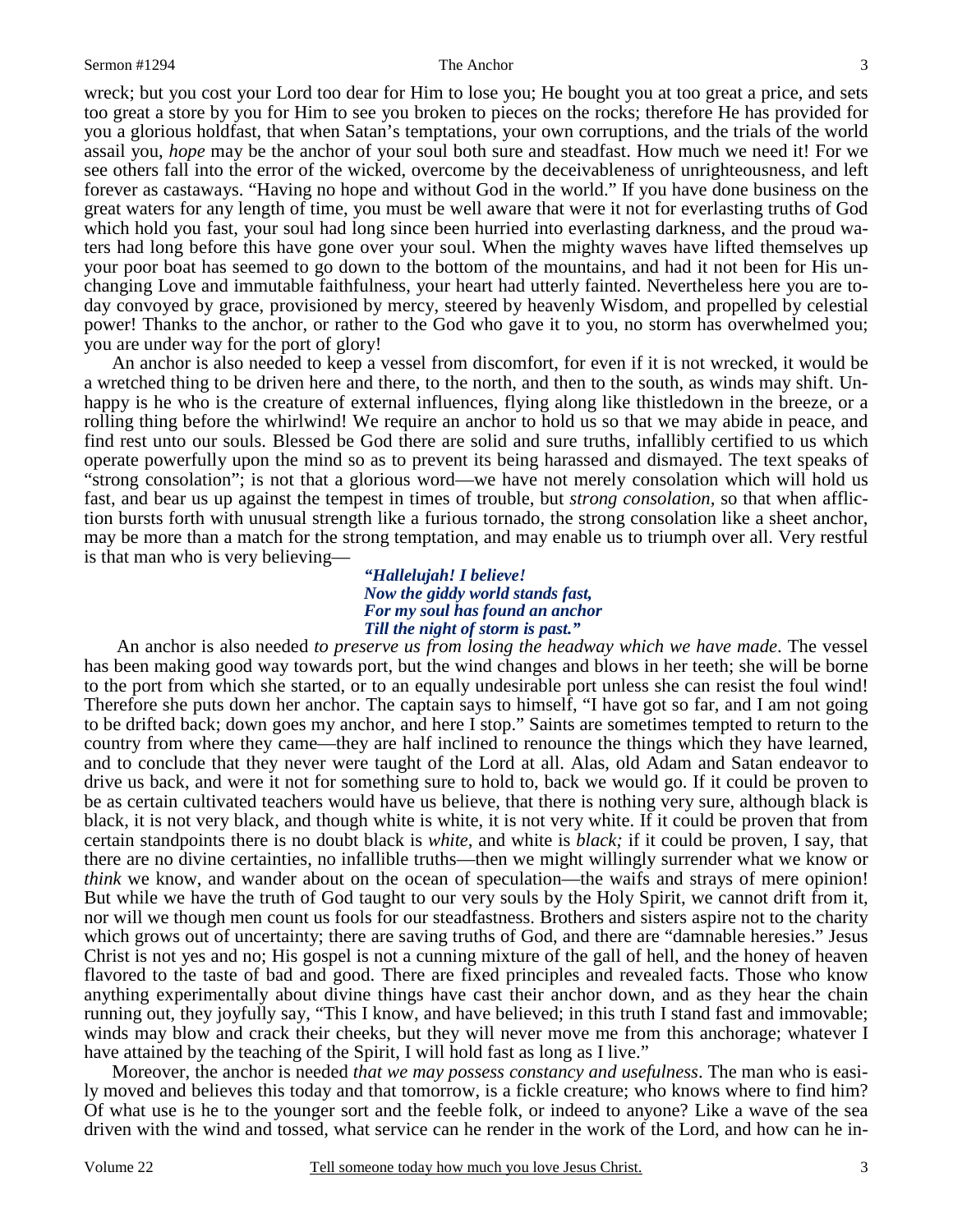fluence others for good? He believes not! How can he make others believe? I believe that the orthodox *disbeliever* is more largely a creator of infidelity than the heterodox believer—in other words I fear that the man who earnestly believes an error has a less injurious influence upon others than the man who holds the truth of God in indifference, and secret unbelief; this man is tolerated in godly company, for he professes to be one of ourselves, and he is therefore able to stab at piety beneath her shield. The man knows nothing, certainly, but only hopes and trusts, and when defending truth, he allows that much may be said on the other side, so that he kisses and stabs at the same time.

 Our God has provided us an anchor to hold us fast lest we be shipwrecked, lest we be unhappy, lest we lose the progress we have made, and lest our character should become unstable, and therefore useless. These purposes are kind and wise; let us bless the Lord who has so graciously cared for us.

**II.** Secondly, I invite you to consider THE MAKE OF THE ANCHOR—"That by two immutable things, in which it was impossible for God to lie, we might have a strong consolation."

 Anchor-making is very important work. The anchor-smith has a very responsible business, for if he makes his anchor badly, or of weak material, woe to the shipmaster when the storm comes! Anchors are not made of cast iron, nor of every kind of metal that comes to hand, but they are made of *worked* iron, strongly welded, and of tough, compact material, which will bear all the strain that is likely to come upon it at the worst of times. If anything in this world should be strong, it should be an anchor, for upon it safety and life often depend. What is our anchor? It has two great blades or flukes to it, each of which acts as a holdfast. It is made of two *divine things.* The one is *God's promise*, a sure and stable thing indeed! We are very ready to take a good man's promise, but perhaps the good man may forget to fulfill it, or be unable to do so, but neither of these things can occur with the Lord—He cannot forget, and He cannot fail to do as He has said. Jehovah's promise, what a certain thing it must be; if you had nothing but the Lord's bare word to trust to, surely your faith should never stagger! To this sure word is added another divine thing, namely, *God's oath*. Beloved, I scarcely dare speak upon this sacred topic; God's oath, His solemn assertion, His swearing by Himself. Conceive the majesty, the awe, the certainty of this! Here then are two divine assurances, which like the flukes of the anchor hold us fast. Who dares doubt the promise of God? Who can have the audacity to distrust His oath?

 We have for our anchor two things, which, in addition to their being divine, are expressly said to be immutable—that is, two things which cannot change. When the Lord utters a promise He never runs back from it—"the gifts and calling of God are without repentance." Has He said and shall He not do it? Has He promised and shall it not stand fast? He never changes, and His promise abides from generation to generation. Then comes the oath, which is the other immutable thing; how could that be altered? God has pledged the honor of His name, and it is not supposable that under such circumstances, He will retract His engagements, and deny His own declarations! Ah, no—

> *"The gospel bears my spirit up. A faithful and unchanging God Lays the foundation for my hope In oaths, and promises, and blood."*

Notice next of these two things that is said—*"Wherein it is impossible for God to lie*.*"* It is inconsistent with the very idea and thought of God that He should be a liar. A lying God would be a mistake in *language,* a self-evident contradiction. It cannot be, God must be true—true in His nature, true in His thoughts, true in His designs, true in His acts, and assuredly true in His promises and true in His oaths. "Wherein it is impossible for God to lie"; oh, beloved, what blessed holdfasts have we here! If hope cannot rest on such assurances, what could it rest upon?

But now, what is this promise, and what is this oath? The promise is the promise given to Abraham that his seed should be blessed, and in this seed should all nations of the earth be blessed, also. To whom was this promise made? Who are the "seed"? In the first place, the Seed is Jesus, who blesses all nations, and next, our apostle has proved that this promise was not made to the seed according to the flesh, but to the seed according to the spirit. Who, then, are the seed of Abraham according to the spirit? Why, believers; for He is the father of the faithful, and God's promise, therefore, is confirmed to all who exhibit the faith of believing Abraham. To Christ Himself, and to all who are in Christ, is the covenant made sure, that the Lord will bless them forever and make them blessings.

 And what is the oath? That may refer to the oath which the Lord swore to Abraham after the patriarch had offered up his son, for which see the  $22<sup>nd</sup>$  chapter of Genesis. But I think you will agree with me if I say it more probably refers to the oath recorded in the  $110<sup>th</sup>$  Psalm, which I would have you no-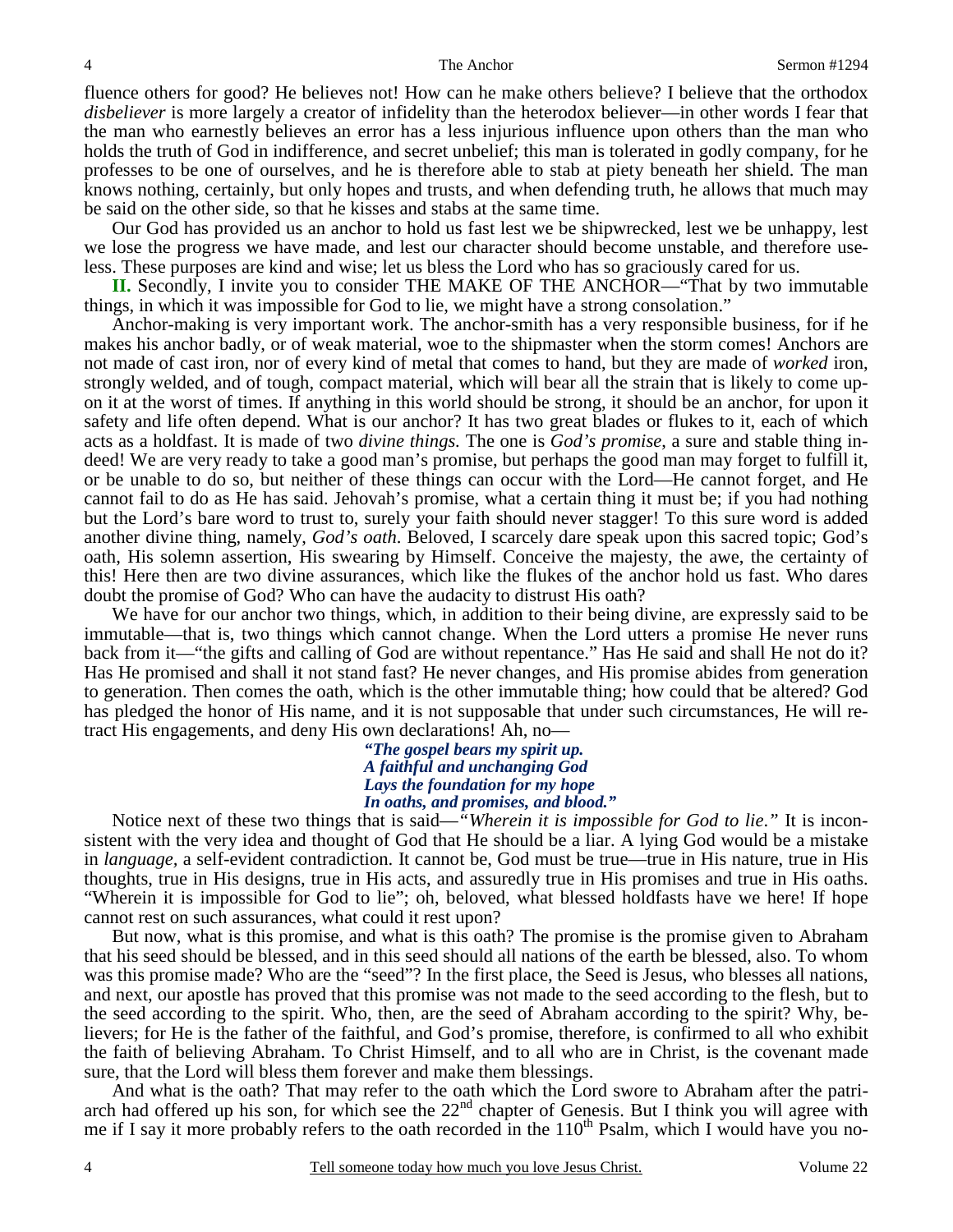tice very carefully—"The Lord has sworn, and will not repent, You are a priest forever after the order of Melchisedec." I think this is referred to because the  $20<sup>th</sup>$  verse of our text goes on to say, "Where the forerunner is for us entered, even Jesus, made a high priest forever after the order of Melchisedec." Now, beloved, I want you to see this anchor. Here is one of its holdfasts—God has promised to bless the faithful; He has declared that the seed of Abraham, namely believers, shall be blessed, and made a blessing. Then comes the other arm of the anchor which is equally strong to hold the soul, namely, the oath of the priesthood, by which the Lord Jesus is declared to be a priest forever on our behalf; not an ordinary priest after the manner of Aaron, beginning and ending a temporary priesthood—but without beginning of days or end of years, living on forever! Jesus is a priest who has finished His sacrificial work, has gone in within the veil, and sits down forever at the right hand of God, because His work is complete, and His priesthood abides in its eternal efficacy! This is a blessed anchor to the soul—to know that my priest is within the veil; to know that my King of righteousness and King of peace is before the throne of God for me, representing me, and therefore I am forever secure in Him. What better anchor could the Comforter Himself devise for His people? What stronger consolation can the heirs of promise desire?

**III.** We have no time to linger, though tempted to do so, and therefore I ask you to advance in the third place to notice OUR HOLD OF THE ANCHOR. It would be of no use for us to have an anchor, however good, unless we had a hold of it. The anchor may be sure, and may have a steadfast grip, but there must be a strong cable to connect the anchor with the ship. Formerly it was very common to use a hemp cable, but large vessels are not content to run the risk of breakage, and therefore they use a chain cable for the anchor. It is a grand thing to have a solid substantial connection between your soul and your hope; to have a confidence which is surely your own, from which you can never be separated!

Our text speaks plainly about this laying hold of the anchor in the end of the 18<sup>th</sup> verse—"That we might have a strong consolation, who have fled for refuge to lay hold upon the hope set before us." We must personally lay hold on the hope; there is the hope, but we are bound to grasp it and hold it fast. As with an anchor, the cable must pass through the ring, and so be bound to it, and so must faith lay hold upon the hope of eternal life! The original Greek signifies "to lay hold by main force, and so to hold as not to lose our hold when the greatest force would pull it from us." We must take firm hold of the firm truth of God! Ah, brothers and sisters, as some men have a cloudy hope; they would seem to have a very doubtful way of laying hold upon it. I suppose it is natural it should be so. For my part, I desire to be taught something certain, and then I pray to be certain that I have learned it. Oh to get such a grip of the truth of God as that old warrior had of his sword, so that when he fought and conquered he could not separate his hand and his sword, for his hand clung to his sword as if it were glued to it! It is a blessed thing to get hold of the doctrine of Christ in such a way that you would have to be dismembered before it could be taken from you, for it has grown into your very self! Mind you have a sure hold of your sure anchor!

 "Well," says one, "but *may we* lay hold upon it"? My answer is, the text says it is "set before us" to, "lay hold of the hope set before us." You may grasp it for it is set before you! If any of you were very faint and hungry, and came to a person's house, and he said "Sit down," and you sat down at the table, and when you sat there, the master set before you a good piece of meat and some very pleasant fruits, and the like, you would not long question whether you might eat them, but would infer your liberty to do so because the food was set before you! Assuredly this is the welcome of the gospel! The hope is set before you! For what purpose is it so set? That you may turn your back upon it? Assuredly not! Lay hold upon it, for wherever truth of God is met with, it is both our *duty* and our *privilege* to lay hold upon it. The entire guarantee that a sinner needs for laying hold on Christ is found in the fact that God has set Christ forth to be a propitiation for our sins! Christian, you are in a storm—here is an anchor! Do you ask, "May I use that anchor"? It is set before you for that very purpose! I guarantee you there is no captain here but what if he were in a storm, and saw an anchor set before him, he would use it at once and ask no questions. The anchor might be none of his; it might happen to be on board as a piece of merchandise—he would not care an atom about that! "The ship has got to be saved; here is an anchor; over it goes!" Act thus with the gracious hope which God provides for you in the gospel of Jesus Christ; lay hold on it now and evermore

 Now, notice that our hold on the anchor should be a present thing and a conscious matter, for we read, "which hope we *have."* We are conscious that we have it. No one among us has any right to be at peace if he does not know that he has obtained a good hope through grace. May you all be able to say, "which hope *we have*.*"*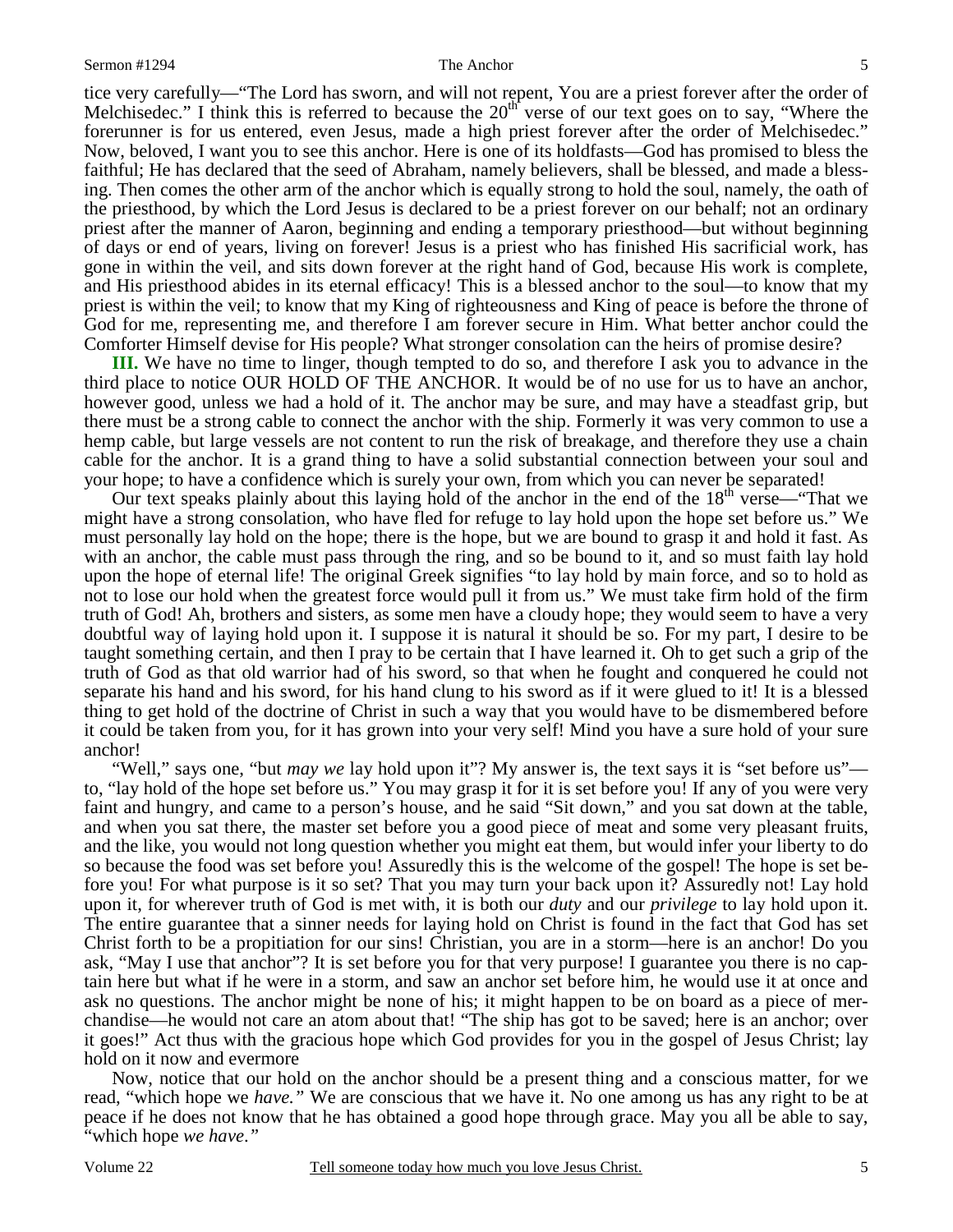As it is well to have a cable made of the same metal as the anchor, so it is a blessed thing when our faith is of the same divine character as the truth of God upon which it lays hold. It needs a God-given hope on our part to seize the God-given promise of which our hope is made! The right mode of procedure is to grasp God's promise with a God-created confidence; then you see that right away down from the vessel to the anchor the holdfast is all of one piece, so that at every point it is equally adapted to bear the strain. O to have precious faith in a precious Christ! A precious confidence in precious blood! God grant it to you, and may you exercise it at this very moment!

**IV.** Fourthly, and very briefly, let us speak of THE ANCHOR'S HOLD OF US. A ship has hold upon her anchor by her chain cable, but at the same time the most important thing is that the anchor keeps its hold upon the ship, and so, because it has entered into the ground at the bottom of the sea, holds the vessel hard and fast. Brothers and sisters, do you know anything about your hope holding you? It will hold you if it is a *good* hope; you will not be able to get away from it! Under temptation, depression of spirit, trial and affliction, you will not only hold your hope—that is your *duty,* but your hope will hold you—that is your *privilege!* When the devil tempts you to say, "I will give it all up," an unseen power will speak out of the infinite deeps, and will reply, "But I shall not give *you* up; I have a hold of you, and nothing shall separate us." Brothers and sisters, our security depends far more upon *God's holding* us than our holding onto Him. Our hope in God, that He will fulfill His oath and promise, has a mighty power over us—far more than equal to all the efforts of the world, the flesh, and the devil to drag us away!

 How is it that our divine anchor holds so fast? It is because it is, in its own nature, sure—"Which hope we have as an anchor of the soul, both *sure* and steadfast." It is, in itself, sure as to its nature. The gospel is no cunningly devised fable—God has spoken it; it is a mass of fact; it is pure, unalloyed truth with the broad seal of God Himself set upon it. Then, too, this anchor is *"steadfast"* as to its hold. It never moves from its lodgment. It is sure in its nature, and steadfast when in use, and therefore it is practically safe. If you have believed in Christ unto eternal Life, and are expecting that God will be as good as His word, have you not found that your hope sustains you and maintains you in your position?

 Brothers and sisters, the result of the use of this anchor will be very comfortable to you. "Which hope we have as an anchor of the soul, both sure and steadfast." It will not prevent your being tossed about, for a ship at anchor may rock a good deal, and the passengers may be very seasick, but she cannot be driven away from her moorings! There she is, and her passengers suffer discomfort, but they shall not suffer shipwreck! A good hope through grace will not altogether deliver you from inward conflicts, no, it will even *involve* them; it will not screen you from outward trials—it will be sure to *bring* them; but it will save you from all real peril. I may say to every believer in Jesus that his condition is very like that of the landsman on board ship when the sea was rather rough, and he said, "Captain, we are in great danger, are we not"? As an answer did not come, he said, "Captain, don't you see great fear?" Then the old seaman gruffly replied, "Yes, I see plenty of fear, but not a bit of danger." It is often so with us; when the blinds are out and the storms are raging there is plenty of fear, but there is no danger. We may be much tossed, but we are quite safe, for we have an anchor of the soul both sure and steadfast which will not move.

 One blessed thing is that our hope has such a grip of us that we know it. In a vessel you feel the pull of the anchor, and the more the wind rages the more you feel that the anchor holds you. Like the boy with his kite—the kite is up in the clouds where he cannot see it, but he knows it is there, for he feels it pull; so our good hope has gone up to heaven, and He is pulling and drawing us to Him. We cannot see our anchor, it would be of no use if we *could* see it; its use begins when it is out of sight, but it pulls, and we can feel the heavenly pressure!

**V.** And now, lastly, and best of all, THE ANCHOR'S UNSEEN GRIP, "which enters into that within the veil." Our anchor is like every other—when it is of any use it is out of sight. When a man sees the anchor, it is doing nothing, unless it happens to be some small stream anchor or in shallow water. When the anchor is of use it is *gone*—there it went overboard with a splash! Far down there, all among the fish, lies the iron holdfast, quite out of sight. Where is your hope, brothers and sisters? Do you believe because you can *see?* That is not believing at all! Do you believe because you can *feel?* That is *feeling,* it is not believing! But "blessed is he that has not seen, and yet has believed." Blessed is he who believes against his feelings, yes, and hopes against hope! That is a strange thing to do, hoping against hope, believing things impossible, and seeing things invisible. He who can do that has learned the art of faith! Our hope is not seen; He lies in the waves, or, as the text says, "within the veil." I am not going to run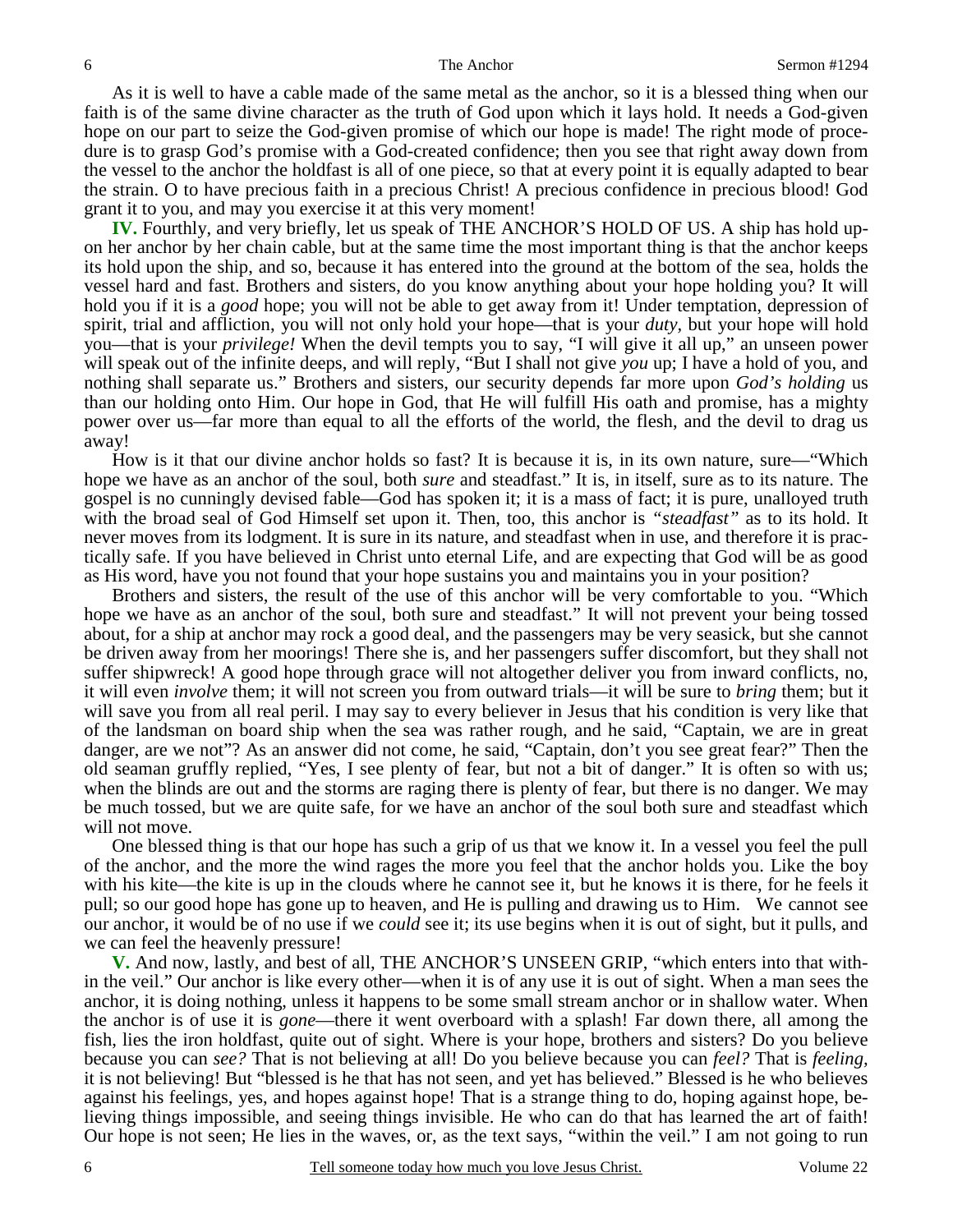the figure too closely, but a mariner might say that his anchor is within the watery veil, for a veil of water is between him and it, and so it is concealed. Such is the confidence which we have in God, whom having not seen we love—

> *"Let the winds blow, and billows roll, Hope is the anchor of my soul! But can I by so slight a tie, An unseen hope, on God rely? Steadfast and sure, it cannot fail, It enters deep within the veil, It fastens on a land unknown, And moors me to my Father's throne."*

 Although our anchor is out of sight, yet thank God He has taken a very firm grip, and "entered into that which is within the veil." What hold can be equal to that which a man has upon his God when he can cry, "You have promised, therefore do as You have said"? What grasp is firmer than this, "Lord, You have sworn it, You can not run back. You have said that he that believes in You is justified from all sin. Lord, I believe You, therefore be pleased to do as You have said. I know You cannot lie, and You have sworn that Christ is a priest forever. I am resting in Him as my priest who has made a full atonement for me. I therefore hold You to Your oath—accept me for the sake of Jesus' sacrifice. Can You reject a soul for whom Your own Son is pleading? He is able to save to the uttermost them that come unto You by Him, seeing He ever lives to make intercession for me—my Lord, this is the hold I have upon You, this is the anchor which I have cast into the deep, mysterious attributes of Your wondrous nature! I believe You, and You will not make me ashamed of my hope." Oh, brothers and sisters, what a hold you have upon the living God when you rely on His oath and promise! Thus you hold Him as Jacob held the angel, and the blessing you will surely win at His hands.

 Note next, that when an anchor has a good grip down below, the more the ship drags the tighter its hold becomes. At first, when the anchor goes down, perhaps it drops upon a hard rock, and there it cannot bite, but by-and-by it slips off from the rock, and enters into the bottom of the sea. It digs into the soil, and as the cable draws it on, it goes deeper and deeper till the anchor almost buries itself; and the more it is pulled upon the deeper it descends. The anchor gets such a hold at last that it seems to say, "Now, Boreas, blow away, you must tear up the floor of the sea before the vessel shall be let go." Times of trouble send our hope deep down into fundamental truths of God. Some of you people who have never known friction, you rich people who have never known need, you healthy folks who were never ill a week—you have not half a grip of the glorious hope that the tried ones have! Much of the unbelief in the Christian Church comes out of the easy lives of professors. When you come to rough it, you need the solid gospel. A hard-working hungry man cannot live on your whipped creams, and your fine drinks he must have something solid to nourish him, and so the tried man feels that he must have a gospel which is true, and he must believe it to be true, or else his soul will famish! Now, if God promises and swears, have we not the most solid of assurances? The firmest conceivable faith is no more than the righteous due of the thrice Holy and faithful God. Therefore, brothers and sisters, when greater trouble comes believe the more firmly, and when your vessel is tossed in deeper water believe the more confidently! When the head is aching, and the heart is palpitating, when all earthly joy is fled, and when death comes near, believe the more! Grow surer and surer that your Father cannot lie; yes, "Let God be true and every man a liar." In this way you will obtain the strong consolation which the Lord intends you to enjoy.

 The text concludes with this very sweet reflection, that though our hope is out of sight, we have a friend in the unseen land where our hope has found its hold. In anxious moments a sailor might almost wish that he could go with his anchor and fix it firmly. That he cannot do, but we have a friend who has gone to see to everything for us! Our anchor is within the veil—it is where we cannot see it—but Jesus is there, and our hope is inseparably connected with His person and work! We know of a certainty that Jesus of Nazareth, after His death and burial, rose from the grave, and that 40 days afterwards, in the presence of His disciples, He went up into heaven, and a cloud received Him. We know this as an historical fact, and we also know that He rose into heaven as the comprehensive seed of Abraham, in whom are found all the faithful. As He has gone there, we shall surely follow, for He is the first fruits of the full harvest. According to the text, our Lord Jesus has gone within the veil *as our high priest*. Now, the high priest within the veil is in the place of acceptance on our behalf. A Melchisedec high priest is one